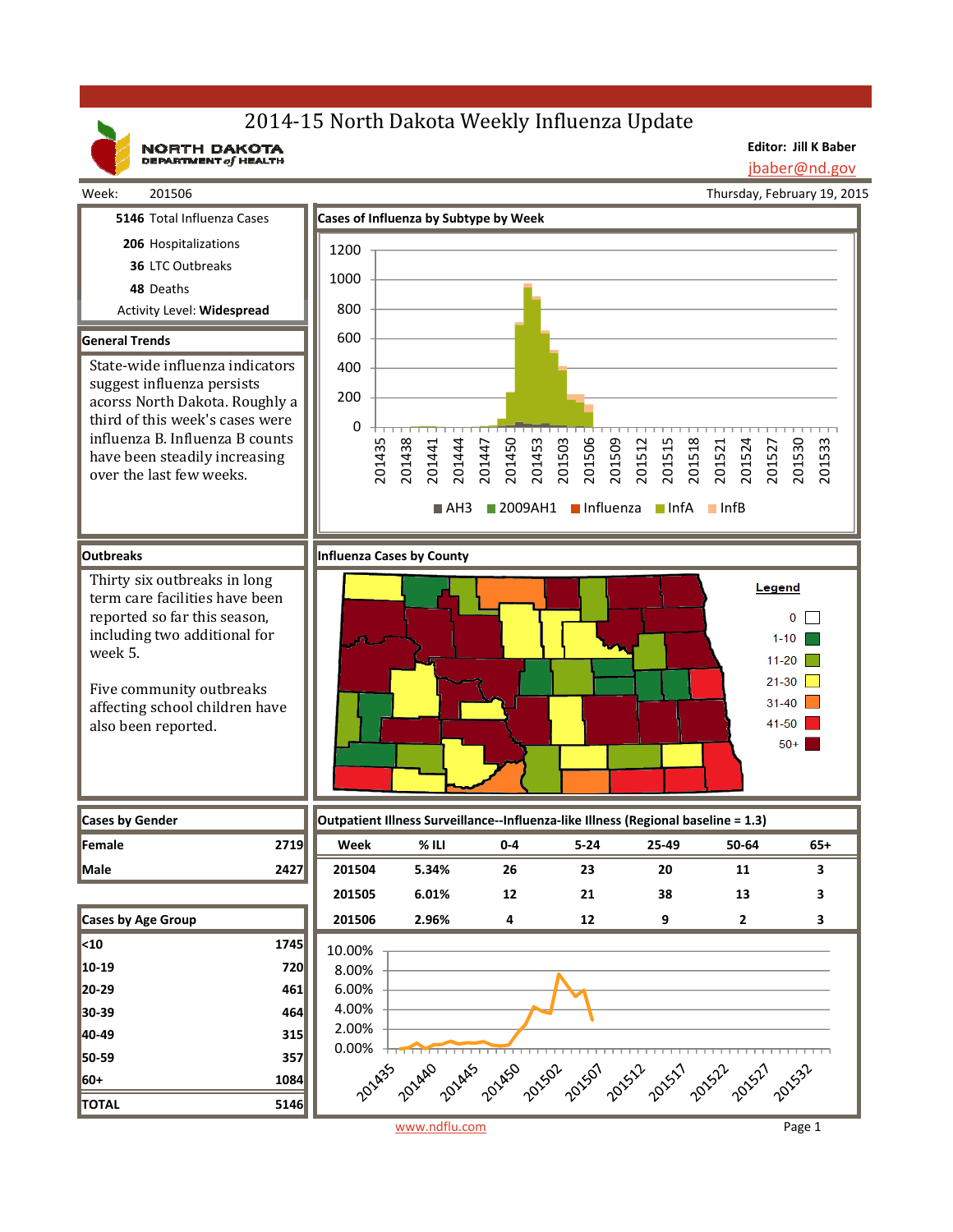## 2013‐14 North Dakota Weekly Influenza Update

**NORTH DAKOTA**<br>DEPARTMENT of HEALTH







### Thursday, February 19, 2015 **North Dakota Syndromic Surveillance‐‐Influenza‐like Illness (ILI)**

The percent of visits for ILI this week in our syndromic surveillance system decreased to 0.68%. Syndromic surviellance data includes hospital and walk-in clinic data from facilities across North Dakota, as well as ND data we receive from the Department of Defense.

#### **Sentinal Laboratory Surviellance**

Percent positivity of influenza testing at sentinel laboratories increased this week to 16.68%. 

\*These data do not represent all laboratory results for influenza.



Percent positivity for RSV increased to 29.01% this week, indicating significant circulation of RSV.

#### **National Statistics:**

National influenza activity and surveillance information is available from the CDC FluView website at: http://www.cdc.gov/flu/weekly/, and is updated every Friday.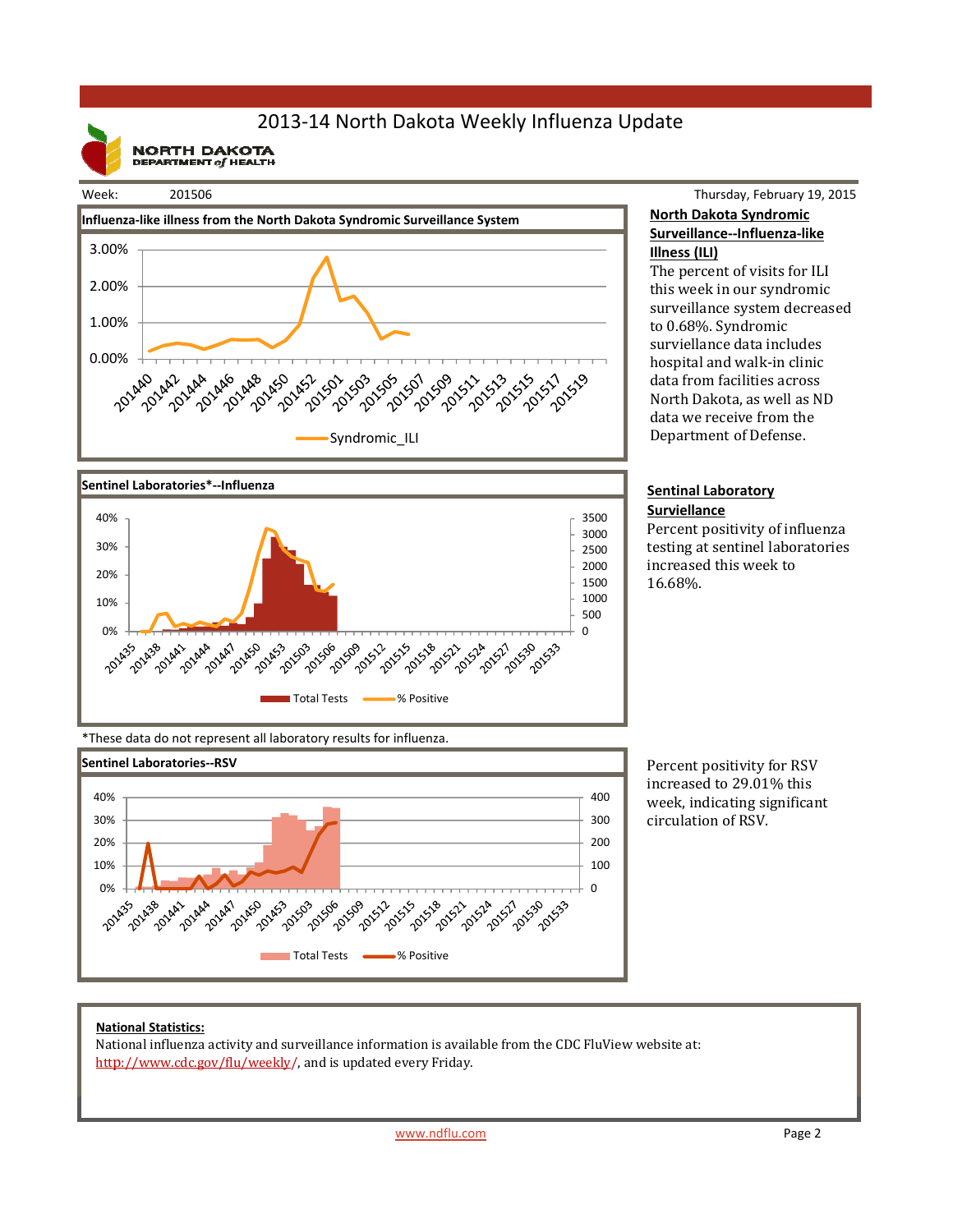## 2013‐14 North Dakota Weekly Influenza Update



**NORTH DAKOTA** DEPARTMENT  $of$  HEALTH